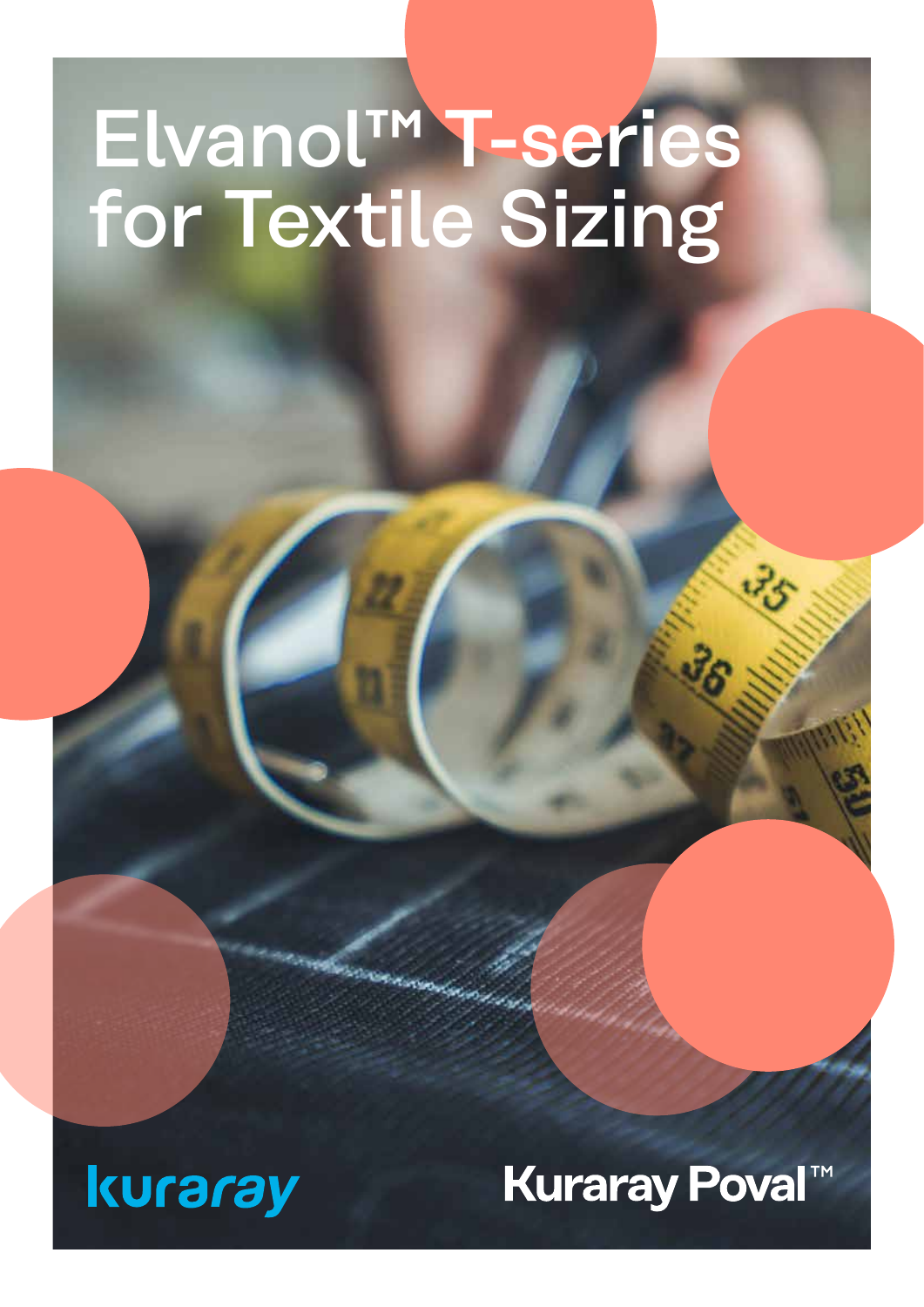Elvanol™

# Elvanol™ T-series for Textile Sizing

Elvanol™ T-Series of polyvinyl alcohol are unique copolymers developed especially for use as warp sizes for polyester/cotton blends and other spun yarns. Alone or in combination with starch and additives, Elvanol™ T-Series are being used successfully on practically every type of spun yarn now on the market, including acetate, acrylic, cotton, rayon, wool, nylon, and polyester spuns and such blends as polyester/cotton, polyester/wool, polyester/rayon, Nomex(r) polyamide, and glass fibers.

| ⊖ | ADVANTAGES OF ELVANOL™ T-SERIES<br>• Low Add-On<br>• High Weaving Efficiency<br>• Low Weave-Room Humidity<br>• Excellent Size Bath Stability<br>• Ease of Desizing<br>• Environmentally Friendly<br>• Economically Recoverable and Reuseable<br>• Favorable Cost / Performance | 03 | <b>SLASHER OPERATION</b><br>· Size Box Temperature<br>• Squeeze Rolls<br>• Drying Cans<br>• Stretch<br>• Warp Density<br>• Size Box Warp Density vs Yarn Count | 07 |
|---|--------------------------------------------------------------------------------------------------------------------------------------------------------------------------------------------------------------------------------------------------------------------------------|----|----------------------------------------------------------------------------------------------------------------------------------------------------------------|----|
|   | <b>RESIN CHARACTERISTICS</b><br>• Shipping & Storage<br>• Effects of Concentration of<br>. Viscosity of Elvanol™ at 71°C                                                                                                                                                       | 04 | <b>WEAVING SIZED YARNS</b><br>· Sized Yarn Properties<br>• Weave Room Humidity<br>· Sized Yarn Properties                                                      | 08 |
|   | <b>SIZE BATH FORMULAS</b>                                                                                                                                                                                                                                                      | 05 | <b>DESIZING</b><br>Θ<br>• Desizing<br>• Wash Conditions<br>• Enzymes<br>• Steaming                                                                             | 09 |
| ⊖ | PREPARING SIZE SOLUTIONS<br>• Cleaning of Equipment<br>· Size Preparation                                                                                                                                                                                                      | 06 | • Typical Desizing Examples<br><b>GENERAL</b><br>●<br>• Waste Disposal<br>• Safe Handling                                                                      | 10 |

**2**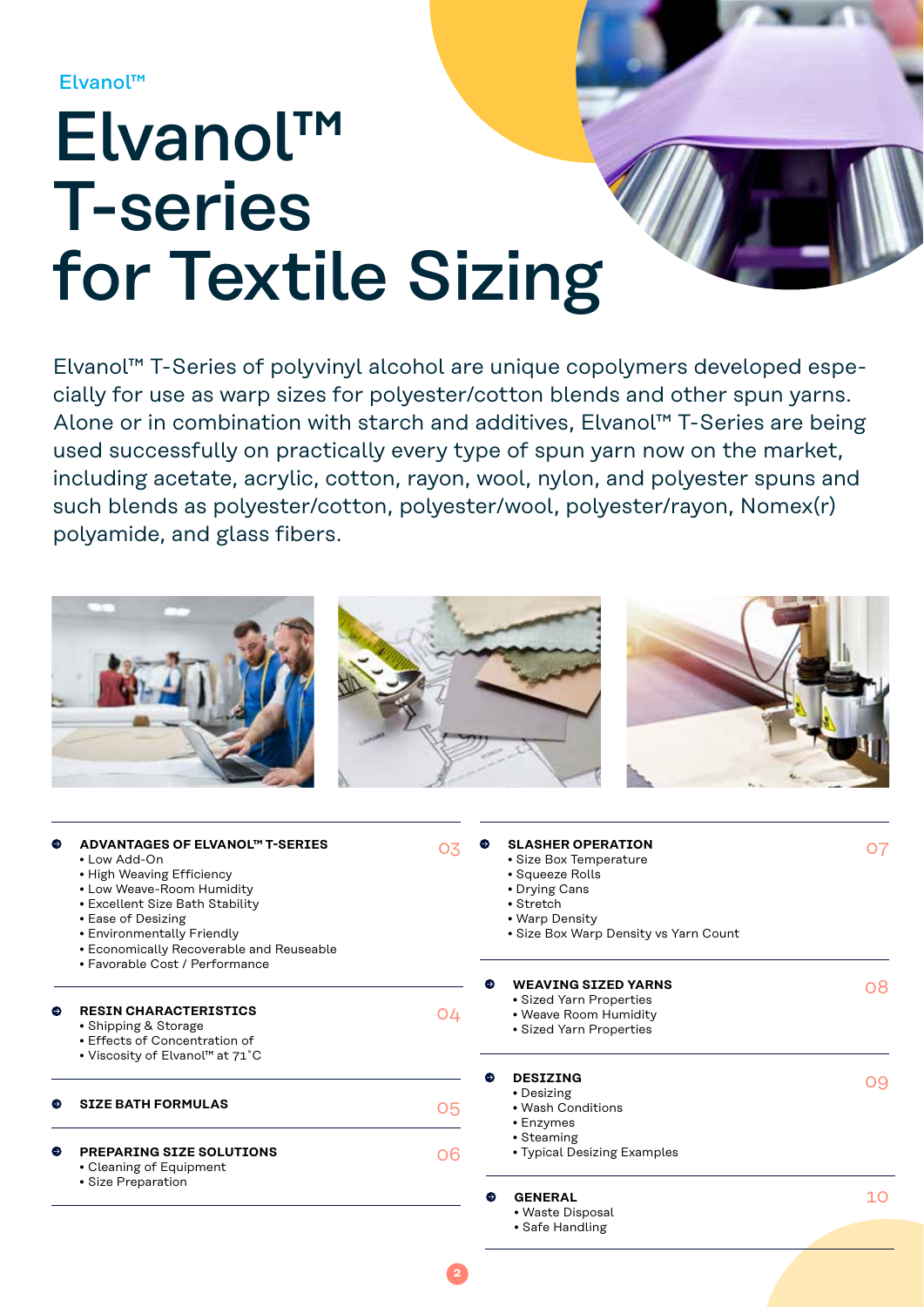# Advantages of Elvanol™ T-series

Size bath formulas based on Elvanol™ T-Series are simple and easy to prepare, and run without difficulty on the slasher. Important performance advantages of the Elvanol™ T-Series as a warp size include the following:

### Low Add-on

The high film strength, abrasion resistance, and excellent adhesion of Elvanol™ T-Series permit their use at about onethird to one half of the add-on required with starch formulas. Since lower add-on and higher adhesion results in less shedding on the loom, less frequent cleaning of drop wires, heddles, and reeds is required. Reduced add-on also permits greater warp yardage per beam, with consequently fewer doffs at the slasher and fewer tie-ins at the looms. This in turn means increased production at lower labor costs. "Tight" constructions are easier to weave at low size add-on, as there is more air space in the reed. Finally, the lower weight of size present reduces freight costs on shipments of greige cloth to finishing mills.

### High weaving efficiency

Yarns sized with Elvanol™ T-Series show excellent weaving performance with few loom stops. Good hairiness reduction results in low warp-related filling stops on air jet looms.

#### Low Weave-room humidity

Weaving efficiency remains high over a wide range of humidities as Elvanol™ T-Series remain flexible at low humidity, and is not softened at higher humidities. High humidity is not required for good weaving performance. Consequently, a more comfortable working atmosphere can be maintained without sacrificing efficiency. Lower humidity also prolongs the life of loom parts that are subject to corrosion in moist atmospheres.

### Excellent size bath stability

Solutions of Elvanol™ T-Series are noncorrosive and are not subject to spoilage. Unlike starch sizing materials, they can be held at elevated temperatures for days without viscosity degradation. There is no need to heat pipelines to prevent gelling of the size solution.

### Ease of Desizing

Elvanol™ T-Series dissolve readily in hot water, without the need for costly enzymes. They are easily removed,even from heat-set polyester/cotton fabrics. Film dissolution studies show Elvanol™ Grade T-66 to exhibit better dissolving characteristics than medium or high viscosity partially hydrolyzed grades at 140-160ºF (60-71ºC), particularly in the presence of mild caustic (often added in cloth preparation).

#### Environmentally friendly

Elvanol™ T-Series have low Biological Oxygen Demand (BOD) compared to many other sizes. Combined with the ability to weave efficiently with low add-on,this results in a low BOD and COD (Chemical Oxygen Demand) in the desize stream to a finishing mill's waste water treatment plant or Publicly Owned Treatment Works (POTW). Elvanol™ copolymers are degradable in properly designed and operated activated sludge waste water treatment systems. When a size recovery system is installed at the desize stage, virtually all Elvanol<sup>™</sup> is eliminated from the waste water.

#### Economically recoverable and reusable

The unique molecular structure of the Elvanol™ T-Series copolymers is extremely chemically stable, and is not hydrolyzed or otherwise chemically altered in the heat and stresses of a size recovery system. The T-Series are easily recovered and reused in any type of commercially available ultrafiltration system. Reuse is straightforward, as there is no viscosity change during desizing, ultrafiltration, or storage. Higher concentrations can be achieved, reducing transportation costs and providing maximum flexibility in reuse of the reclaimed solutions.

### Favorable cost/performance

The foregoing advantages make the overall cost performance of warp sizes based of Elvanol™ attractive, particularly for polyester blend yarns where starch based sizes do not perform well at the low add-on required to achieve fabric quality.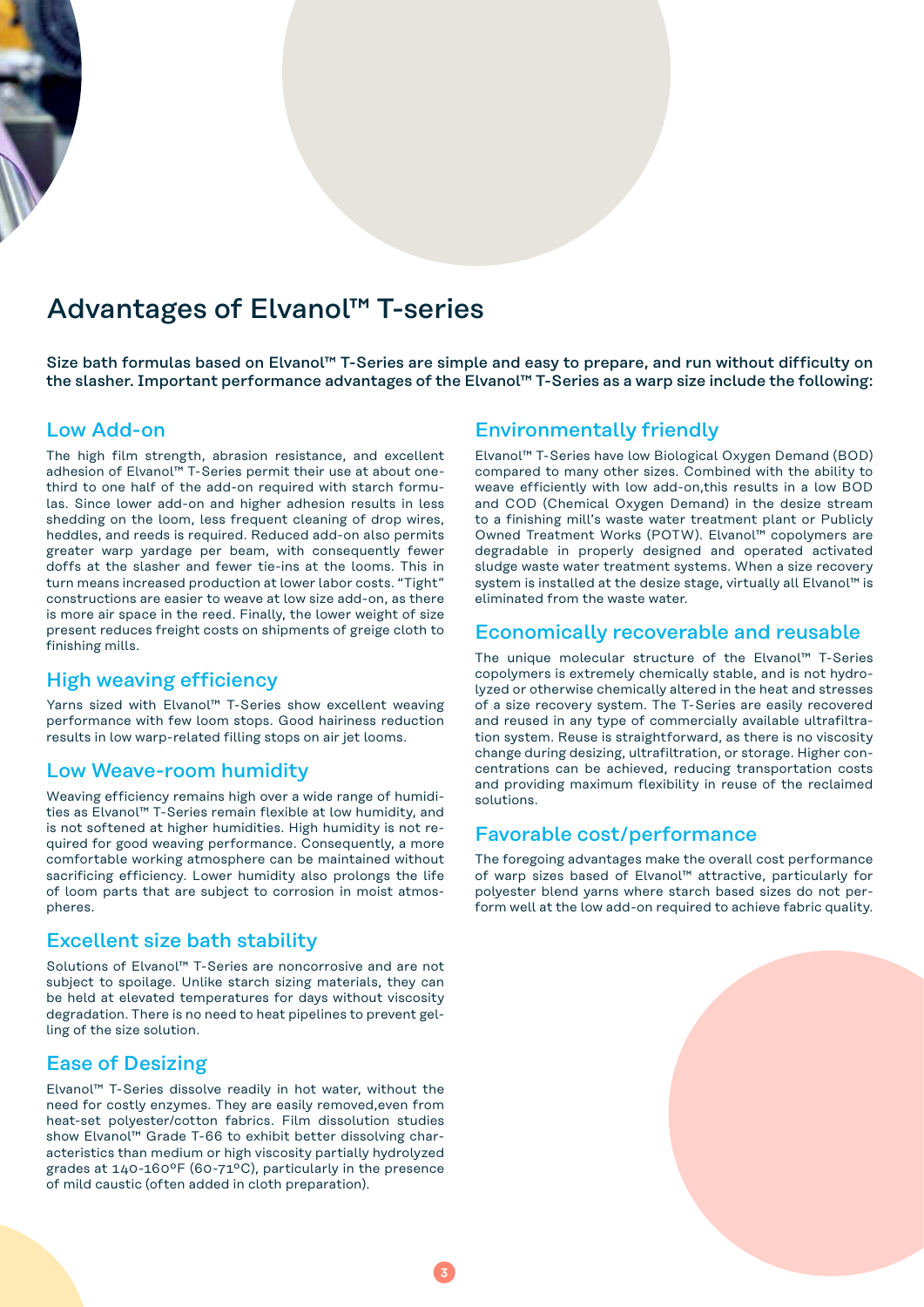# Resin Characteristics

Elvanol™ T-Series are unique copolymer polyvinyl alcohols designed specifically for use as a warp size for spun yarns. Supplied as white, granular solids, they slurry easily in cold water without lumping and dissolve readily on heating.

## Shipping & Storage

Elvanol™ polyvinyl alcohol is packaged in 25 kg net multiwall paper bags. Bag shipments are available on request in 1000 kg unitized loads on nonreturnable pallets. In addition, Supersack shipments of 500 kg on nonreturnable pallets are also available. The bulk density of Elvanol™ is somewhat lower than that of starch (7.05 kg/m<sup>3</sup> for Elvanol<sup>™</sup> vs about 400 - 432 kg/ m<sup>3</sup> for starch). Bulk storage and handling facilities designed for starch can generally be used with little or no modification for handling Elvanol™.

Elvanol™ as supplied can be stored indefinitely without lumping or deteriorating. Since solutions of Elvanol™ T-Series do not gel, they can be stored over weekends and shutdown periods without impairing their usefulness. Solutions of Elvanol™ are stable, noncorrosive, and nontoxic.



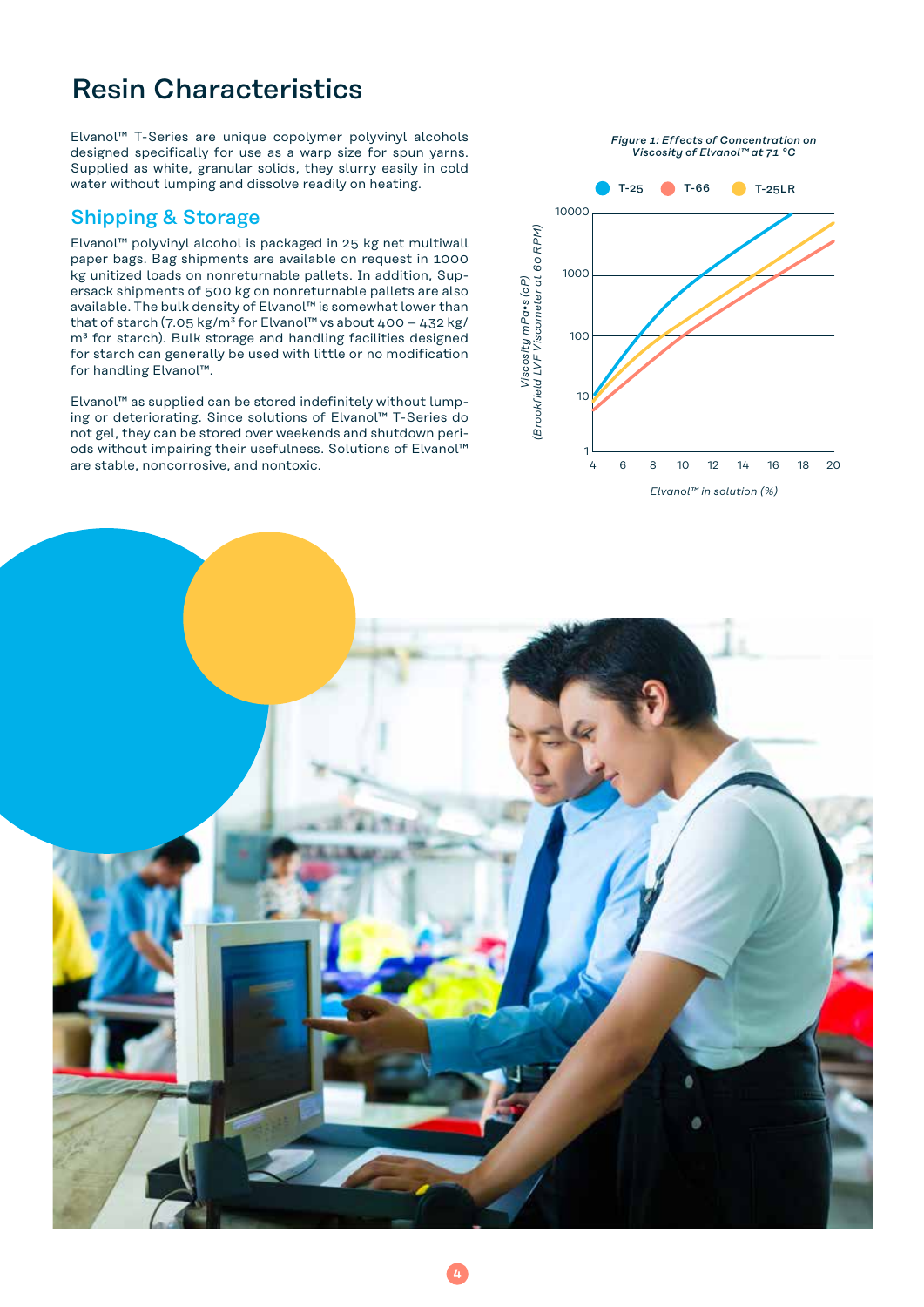# Size Bath Formulas

Elvanol™ T-Series of polyvinyl alcohol can be used alone or in combination with starches and additives, depending on the yarn and weave and on individual mill preference. Its applications range from a 100% PVA single component size for polyester, to 50-75% PVA/starch blends for polyester/ cotton blends, to 50% PVA/starch blends for cotton to use as a binder in 10-15% PVA/starch blends for denim and towel pile formulations. As a single-component size, polyvinyl alcohol is effective at low add-on for use with the entire spectrum of spun yarns being woven today, including natural, synthetic, and blend yarns such as polyester/cotton spun blends. The low add-on at which Elvanol™ can be applied as a single component size is particularly advantageous for tight fabric constructions that are difficult to weave. In combinations with starch, Elvanol™ improves the strength of the size film and provides the required adhesion to synthetic varns.

Table I suggests concentration ranges for initial trial in applying Elvanol™ alone to typical spun yarns. Wet size pickup will generally be in the range from 100-130% for polyester/ cotton blends, but will vary from mill to mill depending on equipment and operating conditions used, e.g., squeeze roll pressure, squeeze roll hardness, and slashing speed.

Because of the wide variation in fiber combinations, yarn count and twist, fabric construction, and slasher conditions, the formulas in Table I are useful only as a general guide. Your specific yarn may require different formulas. For kettle formulas suitable for your specific yarn and fabric constructions and mill conditions, consult your Kuraray Elvanol™ representative or write the nearest office listed on the back cover.



## Table 1: Guide for Sizing Spun Yarns with Elvanol™ T-Series

| Yarn                                          | Size Solution Solids (%) |  |
|-----------------------------------------------|--------------------------|--|
| Polyester/Cotton Fine count-<br>40/1 to 50/1  | $8 - 10$                 |  |
| Medium count-<br>20/1 to 30/1                 | $6 - 8$                  |  |
| Polyester/rayon Medium count-<br>20/1 to 30/1 | $6 - 8$                  |  |
| Polyester/wool                                | $6 - 8$                  |  |
| Cotton Fine count-<br>40/1 to 50/1            | $8 - 10$                 |  |
| Medium count-<br>20/1 to 30/1                 | $6 - 9$                  |  |
| Viscose® rayon                                | $3 - 5$                  |  |
| Acrylic Medium count                          | $8 - 11$                 |  |
| Nomex <sup>®</sup> nylon                      | $9 - 11$                 |  |
| Tencel <sup>®</sup>                           | $7 - 9$                  |  |
|                                               |                          |  |

The addition of 5-8% (on weight of Elvanol™) of a low melting point, emulsifiable wax is generally recommended.

**5**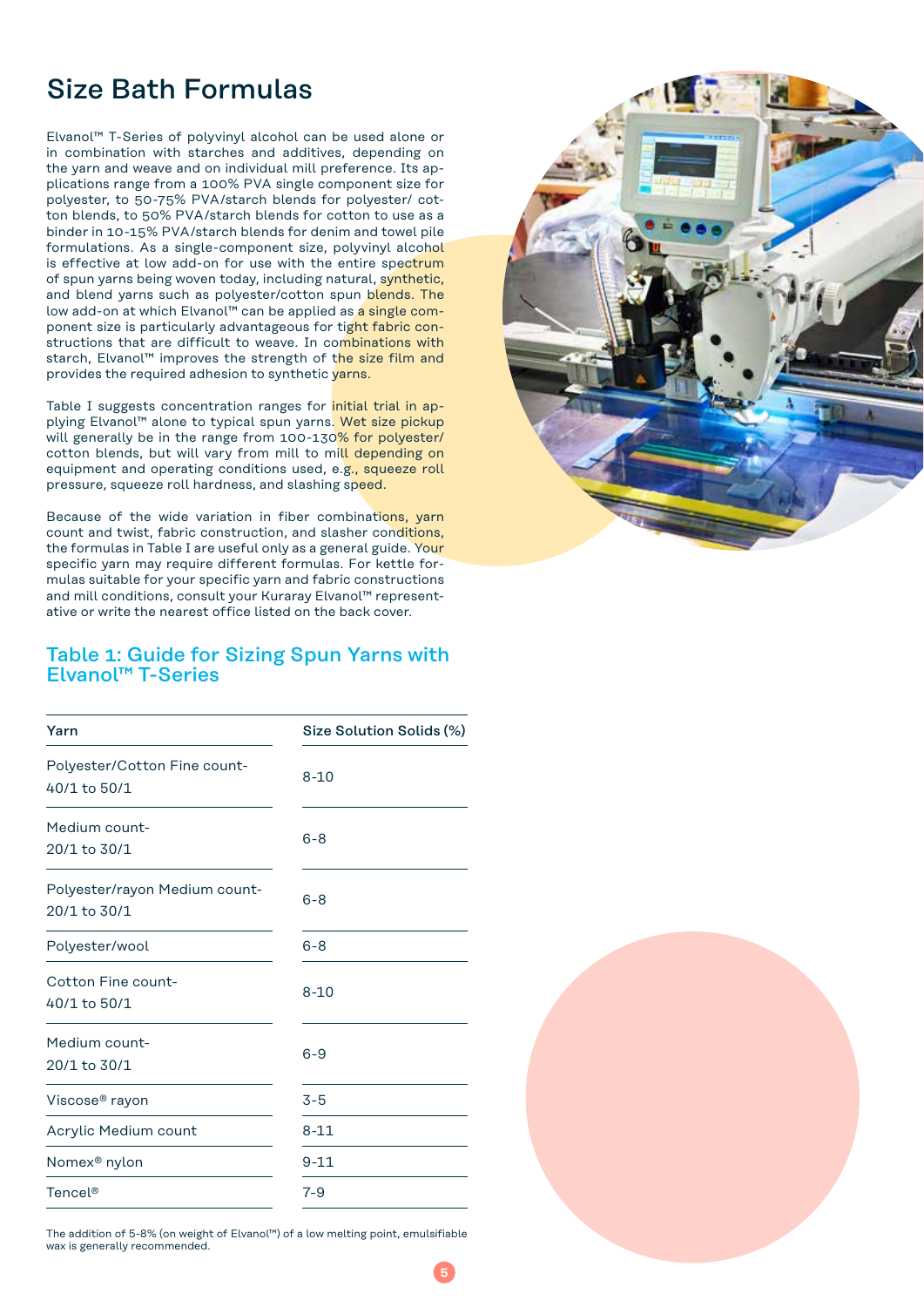# Preparing Size Solutions

Elvanol™ polyvinyl alcohol disperses smoothly in cold water and dissolves readily on heating. Size baths based on Elvanol™ alone or in combination with starch are easily prepared in all types of equipment now being used for size preparation.

## Cleaning of Equipment

Clean the dissolving equipment,pumps, pipelines, and size boxes thoroughly with hot water before dissolving and applying size formulas based on Elvanol™. Inorganic salts, soaps, alkalies, and cleaning powders may increase solution viscosity and precipitate the Elvanol™. Borax, an ingredient of many soaps and cleaning powders, is especially harmful since it causes gelation of polyvinyl alcohol solutions if present even in low concentrations.

# Size Preparation

**✓** Add cold water (less than 30°C) to cooking kettle. All of the water should be added before adding solid materials.

- **✓** Start the agitator and circulating pump.
	- **✓** Add the proper amount of Elvanol™.

◆ Add the proper amount of starch and other dry ingredients. If starch is present, temperature should be 85-99°C. Stir for 30 to 45 minutes.

**✓** Add any liquid binders as appropriate.

**✓** Stir for 2-3 minutes.

**✓** Check final solids and viscosity, and add water to adjust as needed.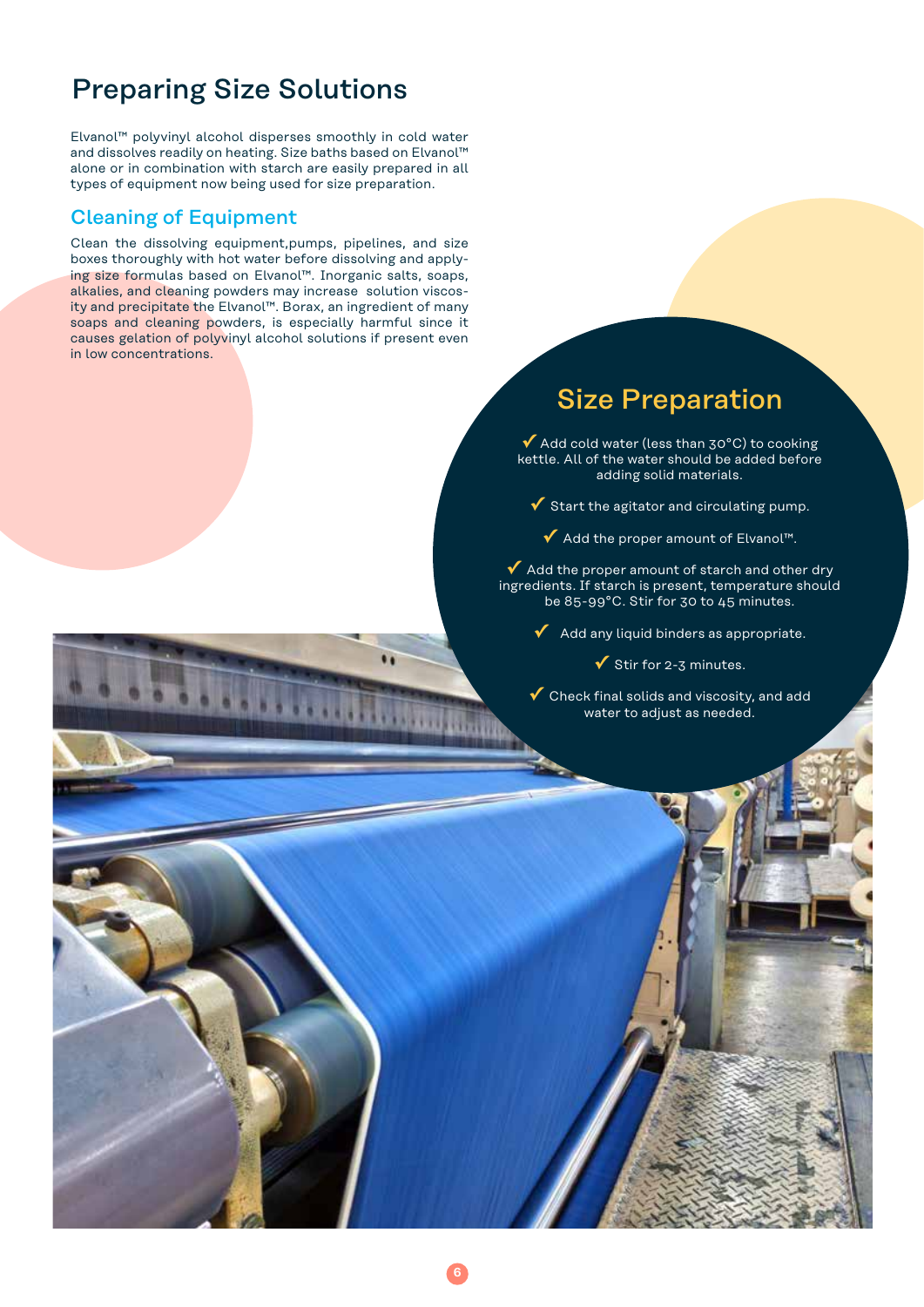# Slasher Operation

Established slasher practices can be followed in applying sizes based on Elvanol™ T-Series.

## Size Box Temperature

Temperatures of 66-79°C give best results with size formulations based on Elvanol™ alone. This range is high enough to give satisfactory penetration. At the same time, it is low enough to prevent skinning or film formation on the bath surface during "creep" speed operation of the slasher. Spunyarn sizing formulations containing combinations of Elvanol™ T-Series with modified starches have higher solids contents and higher viscosities. As with other starch formulas, size box temperatures around 80-94°C are necessary to maintain workable viscosities and obtain satisfactory penetration.

## Squeeze Roll Preasure

Normal squeeze roll pressures are usually satisfactory. The amount of size pickup can be varied by changing the squeeze roll pressure.

## Drying cans

For spun yarns, the first drying can should be operated at 104°C or perhaps higher to prevent can sticking and film formation. Yarn temperatures above 138°C should be avoided. In general, the drying can temperatures should be set at the minimum required to dry the yarns to the final moisture content desired for the particular yarn being sized. Automatic moisturecontrol instruments work very satisfactorily with warps sized with Elvanol™ polyvinyl alcohol. If a double size box is used, it is desirable to dry the sheds separately over at least three or four drying cans. This dries the yarn sufficiently to prevent cementing together when the sheds are joined. Adequate preliminary drying of each shed ensures an easy separation (or break of the yarns at the bust bar and lease rods). It is recommended that the dry cans be coated with Teflon® TFE fluorocarbon resin to prevent can sticking.



## **Stretch**

Stretch should be controlled for the yarn being sized. Most cotton and polyester/cotton blends will be 0.8-2.0% total stretch. Other yarn types will vary. An even tension should be maintained from section beam to section beam.

## Warp density

Proper spacing between individual warp yarns in the size box is important for optimum pickup of size. Adjacent ends should be separated by a space approximately equal to the yarn diameter. On the dry cans, a minimum of 75% open space is recommended for Air-Jet weaving. It is preferable to use a multiple size box or wet split if available to permit maximum separation (Refer to Fig. 2).

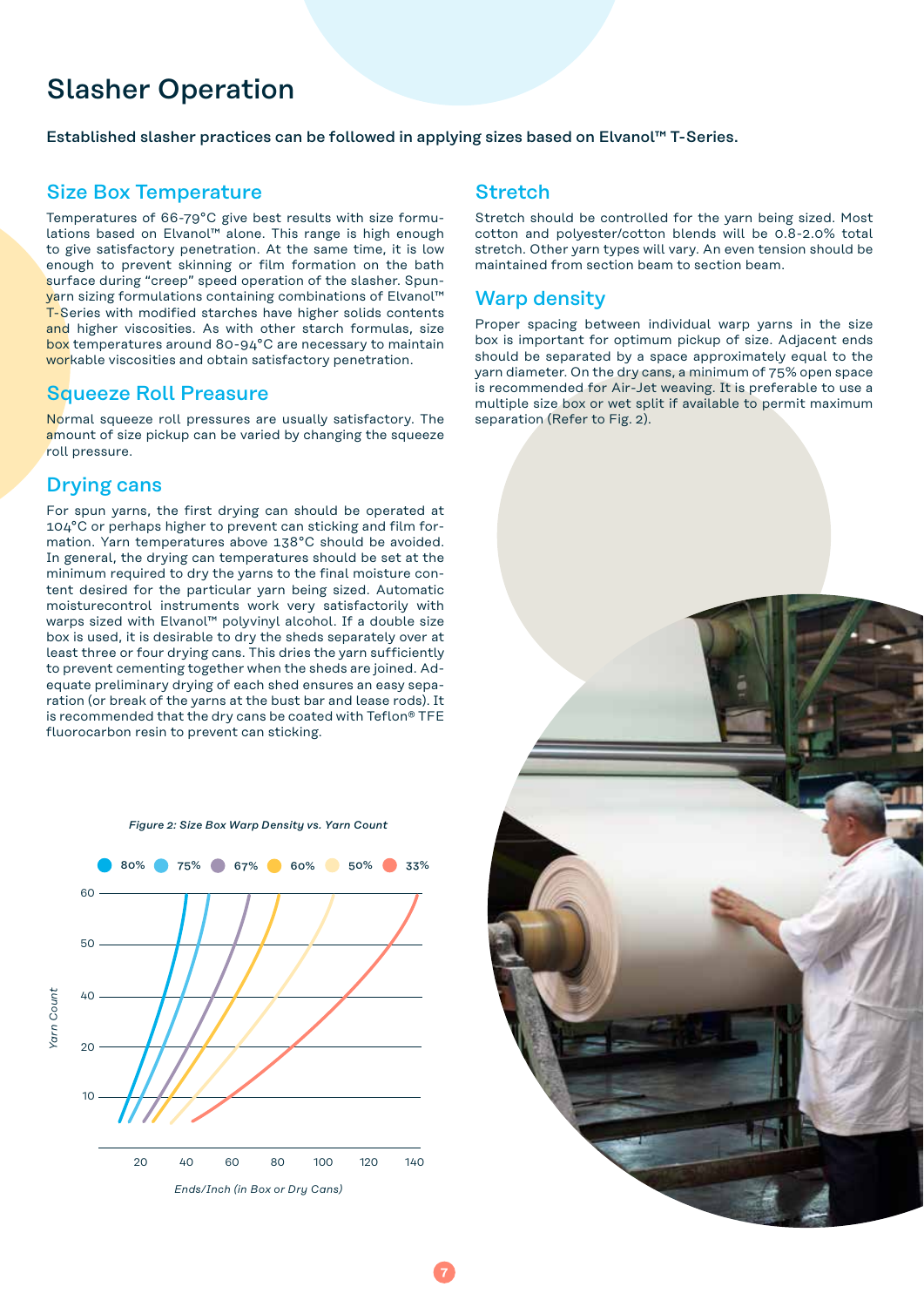# Slasher Operation



*Elvanol™ T-25 polyvinyl alcohol (570X) Modified Pearl Starch (510X)*



# Space between ends

| % Open Space | <b>Number of Yarn Diameters</b> |  |
|--------------|---------------------------------|--|
| 33           | 1/2                             |  |
| 50           | 1                               |  |
| 60           | 11/2                            |  |
| 67           | 2                               |  |
| 72           | 21/2                            |  |
| 75           | 3                               |  |
| 78           | 31/2                            |  |
| 80           | 4                               |  |
|              |                                 |  |

**8**

Elvanol™ T-series adhere without flaking to both polyester and cotton fibers. The fiber bundle is cemented together and encapsulated with size to achieve the abrasion resistance required in the loom.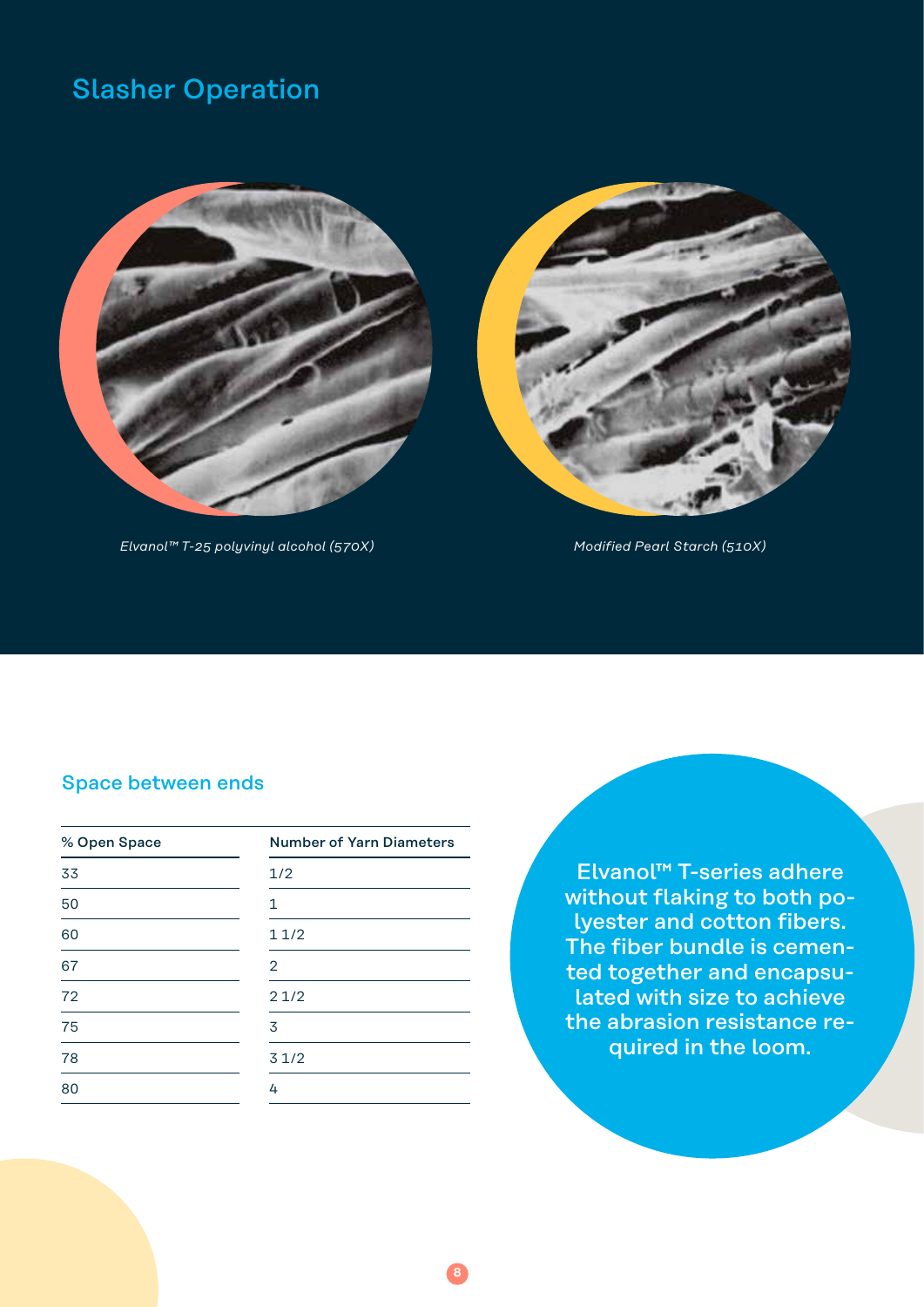# Weaving Sized Yarns

Warps sized with Elvanol<sup>™</sup> T-Series of polyvinyl alcohol show excellent weaving performance and are especially advantageous for "tight", difficult to weave constructions. Normal loom settings and regular weave room procedures can be followed.

## Weave Room Humidity

Warps sized with Elvanol™ do not require the high weave room humidities necessary for handling starch sized yarns. Humidity may be reduced to 60-75% R.H. or even lower if desired, to provide more comfortable working conditions and reduce maintenance costs on loom parts that are sensitive to humidity. Since high humidity does not affect the performance of Elvanol™, customary settings can be maintained during changeover and the humidity reduced after conversion to yarn sized with Elvanol™.

## Sized Yarn Properties

The superior adhesion of Elvanol™ as compared with starch is apparent from the stereo-scan electron micrographs on the previous page. The adhesion, toughness, and film strength of Elvanol™ are reflected in improved physical properties of the sized yarn. Table II shows the effect of size on a typical polyester/cotton blend yarn to be woven into a 128 sley broadcloth. Elvanol™, at half the total add-on required with starch, produces a stronger yarn with 25% greater elongation and lower stiffness (modulus). The improved toughness of the yarn sized with Elvanol™ is indicative of good flex life, abrasion resistance, and shock absorbency on the loom.

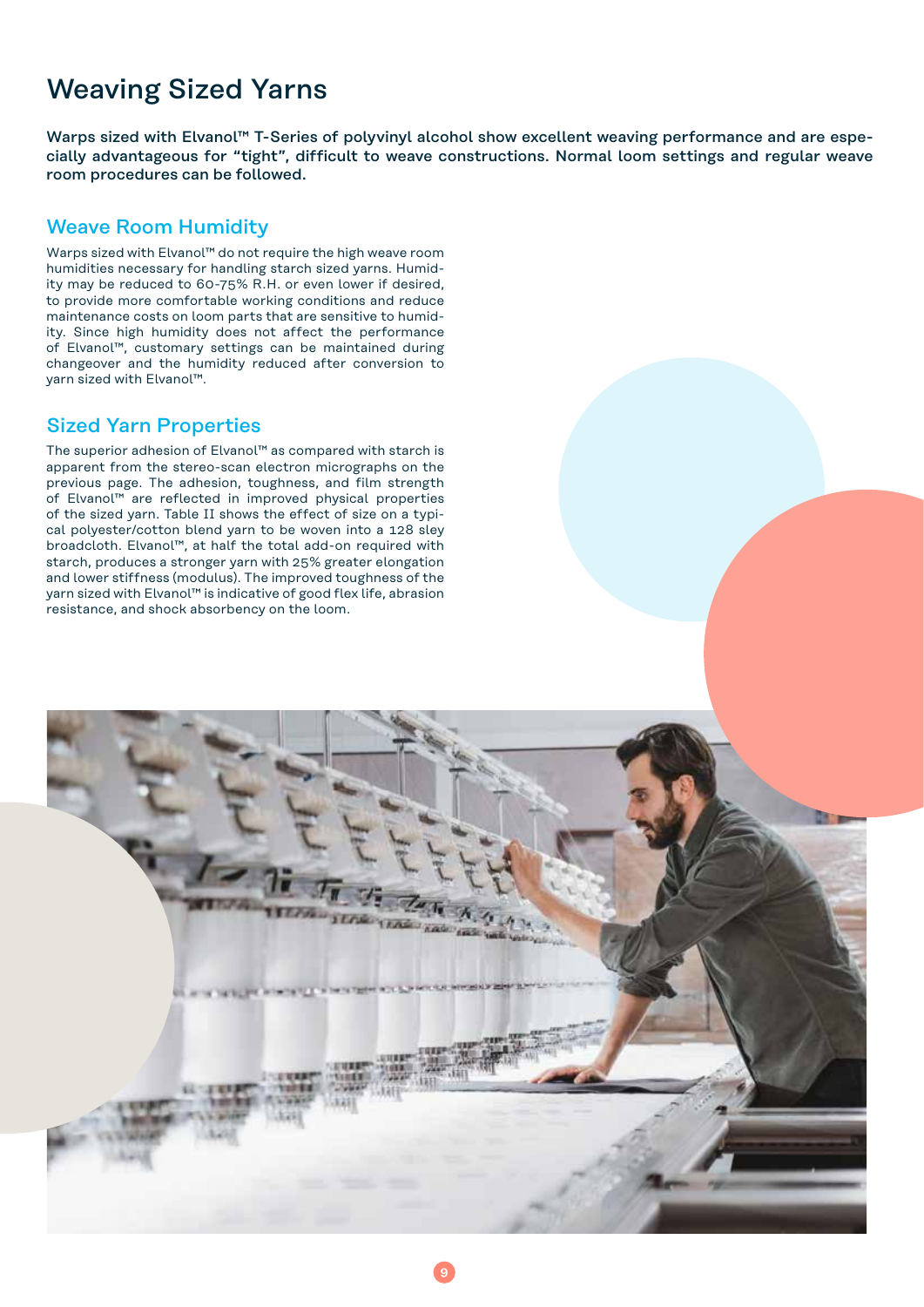# Desizing

Elvanol™ T-Series are readily removed in hot water at flow rates that effectively remove starch. No enzymes are required unless starch is also present. Even after polyester/ cotton fabric have been heat-set in the greige, Elvanol™ T-Series of polyvinyl alcohol are readily removed.

## Wash Conditions

Cloth sized with Elvanol™ T-Series is readily desized in standard open-width or rope washers. Water temperature, the number of washes, and the ratio of wash liquor to goods are all important in obtaining complete size removal. The higher the temperature, the more rapidly and completely any polyvinyl alcohol size is removed. Wash box temperatures of 71-100ºC are suitable for removing Elvanol™ T-Series, depending on fabric construction and equipment limitations. The more wash boxes and the higher temperatures used, the more rapidly and completely the size is removed.Generally, a greater number of wash boxes will be required when operating at lower temperatures.

Wetting agents and chemical agents such as soda ash or hydrogen peroxide may be added to the wash liquor if desired to increase the rate of solution of polyvinyl alcohol sizes. Liquors containing 8% or more caustic are not recommended for desizing since the polyvinyl alcohol, although dislodged from the fabric, remains suspended as a gelatinous mass which still requires a hot wash for removal. After a fabric has been desized with water, it can be given a conventional caustic scour before bleaching.

## Enzymes

The enzymes used in removing starch sizes, and also Elvanol™ polyvinyl alcohol/starch combinations, have no effect on polyvinyl alcohol. They neither facilitate nor interfere with removal.

## Steaming

Steaming the cloth before it enters the washer softens the polyvinyl alcohol size film so that it is more easily penetrated and dissolved by water. The cloth needs to remain in the steamer only long enough to reach equilibrium with the temperature in the chamber.

## Typical Desizing Examples

#### **100% Polyvinyl Alochol Size**

Pad on solution 71-82ºC containing:

- Surfactant
- Sodium Hydroxide (NaOH) if desired (up to 5% concentration) or Hydrogen Peroxide (H2O2) if desired (0.25 to 1.0% concentration)

Hold in steamer or J-Box: 2 to 5 minutes Several washers at 160-210° F (the hotter, the better)

#### **Polyvinyl alcohol/Starch blends**

Oxidative Desize

- Pad on solution (71-82°C) containing:
- Detergent (0.3%)
- Sequestrant (0.1%)
- Sodium Hydroxide (NaOH)
- (0.7-2.0% concentration) • Hydrogen Peroxide (H2O2)
- (0.2-0.4% concentration)
- Salt (0.04%)
- Emulsifiers as needed

Hold in steamer or J-Box: 2 to 5 minutes Several washers at 71-100°C (the hotter, the better)

#### **Enzyme Desize**

Pad on solution (49-71°C) containing:

- Amylase Enzyme (1-2%)
- Detergent (0.3%)
- Salt (1-2%)

Dwell time in steamer or J-Box: 2 to 5 minutes; cold 30 minutes (minimum) Several washers at 71-100°C (the hotter, the better)

*Due to the variety of fabrics and desizing equipment, these conditions are to be considered general in nature. Specific discussions with Elvanol™ representatives or your finishing chemical supplier are always recommended.*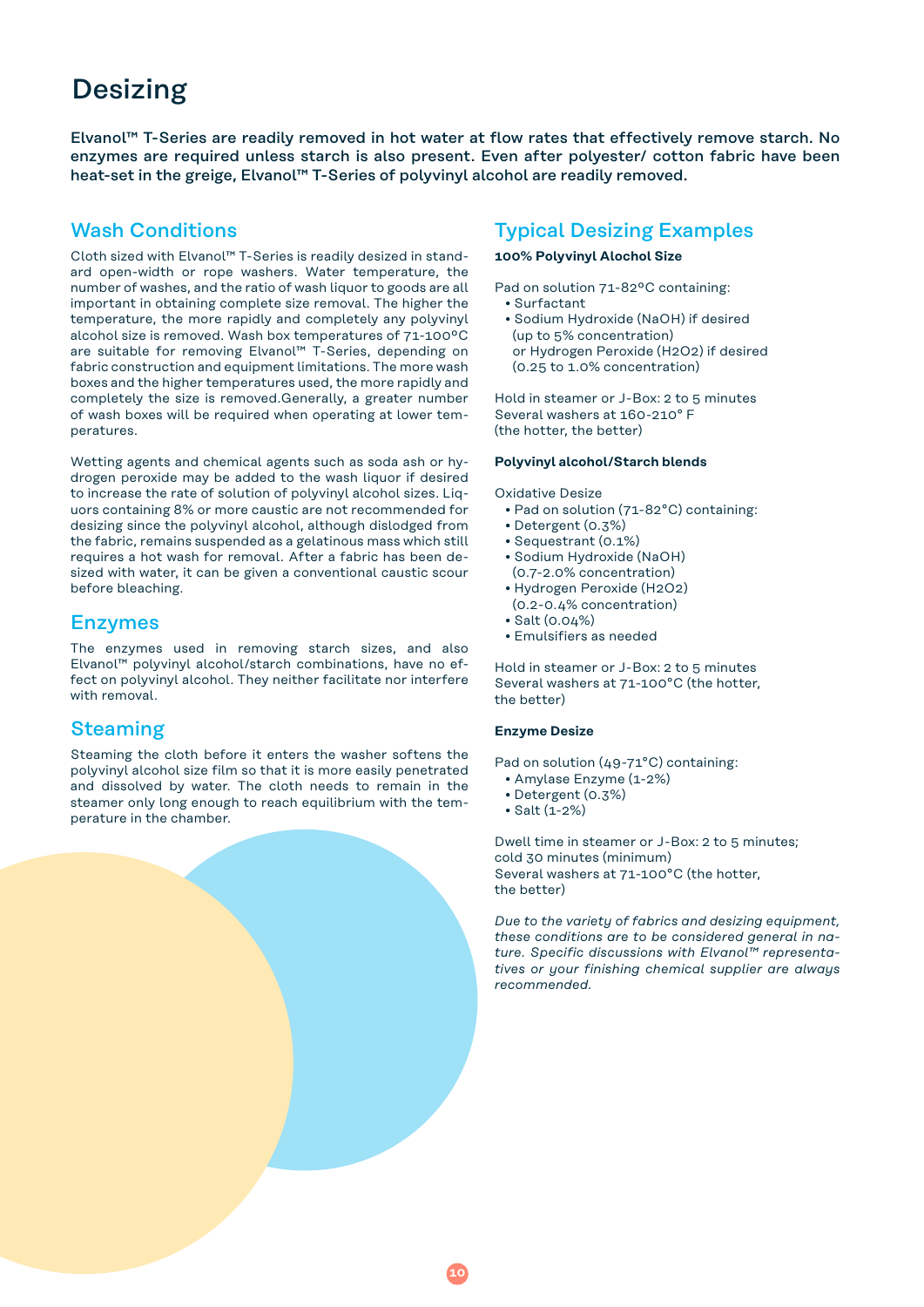# Waste Disposal

Elvanol™ polyvinyl alcohol in solution or granular form can be disposed of by incineration or landfill. Any disposal procedure however, must comply with national and local regulations. When exposed to nonacclimated domestic sludge microorganisms, Elvanol™ has a low biochemical oxygen demand for periods up to thirty days.

# Recent work has shown

Domestic and textile mill activated sludge microorganisms can acclimate to Elvanol™ polyvinyl alcohol treatment systems.

Greater than 90% removal of Elvanol™ from textile mill wastes can be achieved in activated sludge microorganisms. For more detailed information on the biodegradation of Elvanol™, contact your

## Safe Handling

Elvanol™ polyvinyl alcohol can be safely handled in a properly designed bulk silo.

Elvanol™ polyvinyl alcohol is a safe material when properly handled. Polyvinyl alcohol is not a primary skin irritant and does not produce skin sensitization. Extensive tests made with Elvanol<sup>™</sup> indicate a very low order of toxicity when administered orally to laboratory animals. When polyvinyl alcohol is injected under the skin or into the lungs, it is not broken down by the tissues but remains as a foreign body. Under certain conditions of use, dust may be formed from Elvanol™ polyvinyl alcohol.

Kuraray recommends that dust from Elvanol™ be treated as a nuisance dust.

If excessive concentrations of dust are encountered, a mask or respirator, or goggles shall be worn, complying with Section 1910.134 of the OSHA regulations, should be worn. Goggles should comply with Section 1910.133.